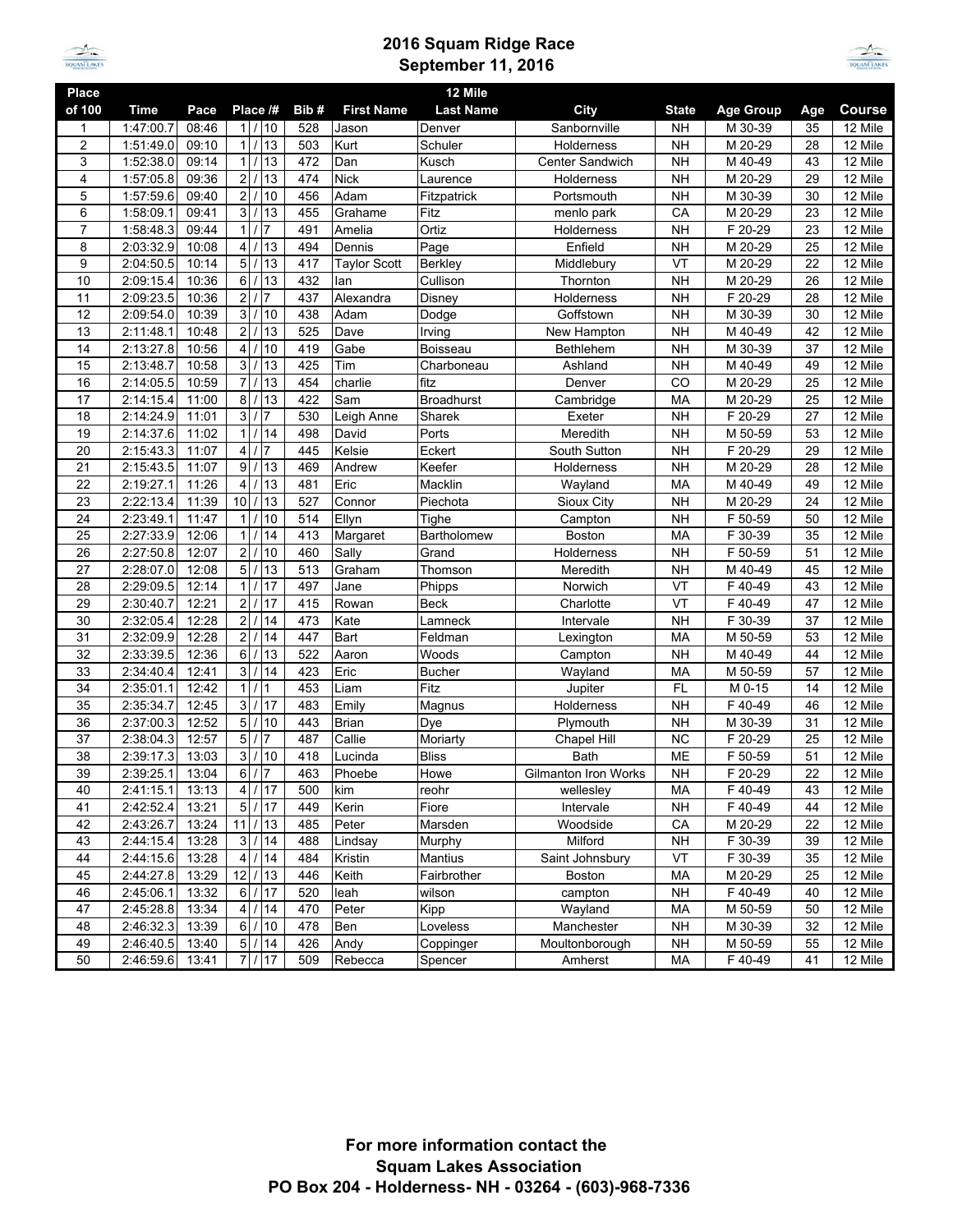

## **2016 Squam Ridge Race September 11, 2016**



| <b>Place</b>    |             |       |                                   |      |                   | 12 Mile            |                     |              |                  |     |               |
|-----------------|-------------|-------|-----------------------------------|------|-------------------|--------------------|---------------------|--------------|------------------|-----|---------------|
| of 100          | <b>Time</b> | Pace  | Place /#                          | Bib# | <b>First Name</b> | <b>Last Name</b>   | City                | <b>State</b> | <b>Age Group</b> | Age | <b>Course</b> |
| 51              | 2:48:34.7   | 13:49 | 8 / 17                            | 519  | Lisa              | Whitney            | St. Johnsbury       | VT           | F40-49           | 44  | 12 Mile       |
| 52              | 2:49:50.9   | 13:55 | 6/<br>14                          | 493  | Maciej            | Osypiuk            | Franklin            | MA           | M 50-59          | 59  | 12 Mile       |
| 53              | 2:50:04.6   | 13:56 | 7/<br>14                          | 434  | Jeff              | Deacon             | Concord             | <b>NH</b>    | M 50-59          | 53  | 12 Mile       |
| 54              | 2:51:11.2   | 14:02 | 5/<br>14                          | 480  | Caitlin           | MacKenzie          | Cambridge           | MA           | F 30-39          | 32  | 12 Mile       |
| 55              | 2:51:11.5   | 14:02 | 10<br>$\overline{4}$              | 506  | Kathryn           | Shea               | <b>Owings Mills</b> | <b>MD</b>    | F 50-59          | 57  | 12 Mile       |
| 56              | 2:54:21.0   | 14:17 | 13<br>$\overline{7}$              | 529  | Sean              | Hurley             | Thorton             | <b>NH</b>    | M 40-49          | 49  | 12 Mile       |
| 57              | 2:54:59.5   | 14:21 | 13<br>10                          | 526  | <b>Brandon</b>    | Richardson         | Penacook            | <b>NH</b>    | M 20-29          | 20  | 12 Mile       |
| 58              | 2:55:12.1   | 14:22 | 8<br>13                           | 489  | Mark              | Nash               | Meredith            | <b>NH</b>    | M 40-49          | 43  | 12 Mile       |
| 59              | 2:57:02.1   | 14:31 | $\overline{7}$<br>10              | 408  | Ryan              | Allen              | Tilton              | <b>NH</b>    | M 30-39          | 38  | 12 Mile       |
| 60              | 3:00:00.0   | 14:45 | 5/<br>10                          | 512  | Lisa              | Svec               | Andover             | MA           | F 50-59          | 52  | 12 Mile       |
| 61              | 3:01:01.6   | 14:50 | 9 <br>13                          | 467  | Ty                | Janney             | Marblehead          | MA           | M 40-49          | 46  | 12 Mile       |
| 62              | 3:03:55.9   | 15:05 | 10 <sup>1</sup><br>13<br>$\prime$ | 501  | Tom               | Reohr              | wellesley           | MA           | M 40-49          | 47  | 12 Mile       |
| 63              | 3:04:03.6   | 15:05 | 8/<br>14                          | 427  | John              | Corcoran           | Concord             | <b>NH</b>    | M 50-59          | 51  | 12 Mile       |
| 64              | 3:04:03.8   | 15:05 | 9/<br>17                          | 508  | Susan             | Soucie             | Canterbury          | <b>NH</b>    | F 40-49          | 40  | 12 Mile       |
| 65              | 3:05:30.2   | 15:12 | 9/<br>14                          | 490  | William           | Nesheim            | Holderness          | <b>NH</b>    | M 50-59          | 57  | $12$ Mile     |
| 66              | 3:05:54.5   | 15:14 | 6<br>14                           | 531  | Dana              | Sullivan           | Methuen             | MA           | F 30-39          | 39  | 12 Mile       |
| 67              | 3:07:13.9   | 15:21 | 11<br>13                          | 461  | Tim               | Guy                | Marblehead          | <b>MA</b>    | M 40-49          | 48  | 12 Mile       |
| 68              | 3:09:38.3   | 15:33 | 14<br>10                          | 450  | Tom               | Fitz               | Jupiter             | FL           | M 50-59          | 58  | 12 Mile       |
| 69              | 3:12:35.5   | 15:47 | $\overline{7}$<br>14              | 444  | Michelle          | Eastman            | Holderness          | <b>NH</b>    | F 30-39          | 38  | 12 Mile       |
| 70              | 3:13:49.2   | 15:53 | 12<br>13                          | 409  | <b>Beat</b>       | Arnet              | Winchester          | MA           | M 40-49          | 47  | 12 Mile       |
| 71              | 3:14:23.5   | 15:56 | 17<br>10                          | 410  | Catherine         | Arnet-Valega       | Winchester          | MA           | F40-49           | 47  | 12 Mile       |
| 72              | 3:14:40.2   | 15:57 | 13<br>13                          | 516  | Geoffrey          | Webster            | West Palm Beach     | FL.          | M 40-49          | 49  | 12 Mile       |
| 73              | 3:15:08.0   | 16:00 | 8<br>14                           | 495  | Amy               | Patel              | Andover             | MA           | F 30-39          | 37  | 12 Mile       |
| $\overline{74}$ | 3:16:34.2   | 16:07 | 9/<br>14                          | 448  | Alice             | Field              | Plymouth            | <b>NH</b>    | F 30-39          | 32  | 12 Mile       |
| 75              | 3:16:49.0   | 16:08 | 10<br>14                          | 510  | Tara              | Strassburg         | Northampton         | MA           | F 30-39          | 36  | 12 Mile       |
| 76              | 3:26:09.7   | 16:54 | 11<br>14                          | 466  | <b>Bert</b>       | Cole               | North Hampton       | <b>NH</b>    | M 50-59          | 54  | $12$ Mile     |
| 77              | 3:27:05.9   | 16:59 | 17<br>11                          | 464  | Shana             | Jackson            | Rumney              | <b>NH</b>    | F 40-49          | 41  | 12 Mile       |
| 78              | 3:27:06.2   | 16:59 | 11<br>14                          | 471  | Catherine         | Knower             | Campton             | <b>NH</b>    | F 30-39          | 38  | 12 Mile       |
| 79              | 3:28:43.4   | 17:07 | 12<br>17                          | 492  | Amanda            | Osmer              | Canterbury          | <b>NH</b>    | F 40-49          | 42  | 12 Mile       |
| 80              | 3:33:21.9   | 17:29 | 13<br>17                          | 465  | Ruth              | James              | Portsmouth          | <b>NH</b>    | F 40-49          | 40  | 12 Mile       |
| 81              | 3:34:27.1   | 17:35 | 12<br>14                          | 523  | Molly             | $\overline{z}$ ahr | Bedford             | <b>NH</b>    | F 30-39          | 37  | 12 Mile       |
| 82              | 3:36:29.9   | 17:45 | 12<br>14                          | 407  | <b>Blaise</b>     | Aguirre            | Lexington           | MA           | M 50-59          | 52  | 12 Mile       |
| 83              | 3:39:08.1   | 17:58 | 10<br>8                           | 476  | James             | Locke              | Ashland             | <b>NH</b>    | M 30-39          | 33  | 12 Mile       |
| 84              | 3:39:08.6   | 17:58 | 9 <br>10                          | 440  | Tyler             | <b>Driscoll</b>    | Plymouth            | <b>NH</b>    | M 30-39          | 32  | 12 Mile       |
| 85              | 3:40:55.8   | 18:07 | 10<br>10<br>$\prime$              | 462  | Tripp             | Hanson             | Manchester          | <b>NH</b>    | M 30-39          | 35  | 12 Mile       |
| 86              | 3:40:59.7   | 18:07 | 10<br>6                           | 433  | Dale              | Cunningham         | Londonderry         | <b>NH</b>    | F 50-59          | 54  | 12 Mile       |
| 87              | 3:43:23.0   | 18:19 | 14<br>17                          | 499  | Kristine          | Reardon            | Meredith            | <b>NH</b>    | F 40-49          | 41  | 12 Mile       |
| 88              | 3:43:40.5   | 18:20 | 14<br>13                          | 502  | Sarah             | Rulfs              | New York            | <b>NY</b>    | F 30-39          | 30  | 12 Mile       |
| 89              | 3:44:29.3   | 18:24 | 71/<br>10                         | 459  | Kim               | Giles              | Campton             | <b>NH</b>    | F 50-59          | 56  | 12 Mile       |
| 90              | 3:48:36.4   | 18:44 | $14$ / 14                         | 416  | Ashley            | <b>Benes</b>       | Center Harbor       | <b>NH</b>    | F 30-39          | 36  | 12 Mile       |
| 91              | 3:49:56.1   | 18:51 | 7/7                               | 420  | Nicole            | Borger             | Brooklyn            | <b>NY</b>    | F 20-29          | 28  | 12 Mile       |
| 92              | 3:54:51.3   | 19:15 | 13/14                             | 458  | Tom               | Gamper             | Baltimore           | MD           | M 50-59          | 59  | 12 Mile       |
| 93              | 3:59:24.1   | 19:37 | $15$ / 17                         | 504  | Crystal           | Seeley             | Meredith            | <b>NH</b>    | F 40-49          | 40  | 12 Mile       |
| 94              | 3:59:55.2   | 19:40 | $14$ / 14                         | 442  | Steven            | Dwyer              | Beverly             | МA           | M 50-59          | 59  | 12 Mile       |
| 95              | 4:07:21.3   | 20:17 | 8/<br> 10                         | 414  | Janet             | Beach              | Towson              | MD           | F 50-59          | 56  | 12 Mile       |
| 96              | 4:07:21.6   | 20:17 | 9/10                              | 515  | Margot            | Volk               | Lutherville         | MD           | F 50-59          | 57  | 12 Mile       |
| 97              | 4:08:53.5   | 20:24 | 16/<br> 17                        | 505  | Susan             | Sepenoski          | Rumney              | <b>NH</b>    | F 40-49          | 40  | 12 Mile       |
| 98              | 4:21:30.6   | 21:26 | 10/<br> 10                        | 486  | Mary Ann          | McGarry            | Plymouth            | <b>NH</b>    | F 50-59          | 58  | 12 Mile       |
| 99              | 4:42:29.2   | 23:09 | $17$ / 17                         | 227  | Arianne           | George             | Vero beach          | FL           | F 40-49          | 43  | 12 Mile       |
| 100             | 5:22:53.6   | 26:28 | 11/11                             | 441  | Steve             | Durham             | Hebron              | ME           | M 60+            | 66  | 12 Mile       |